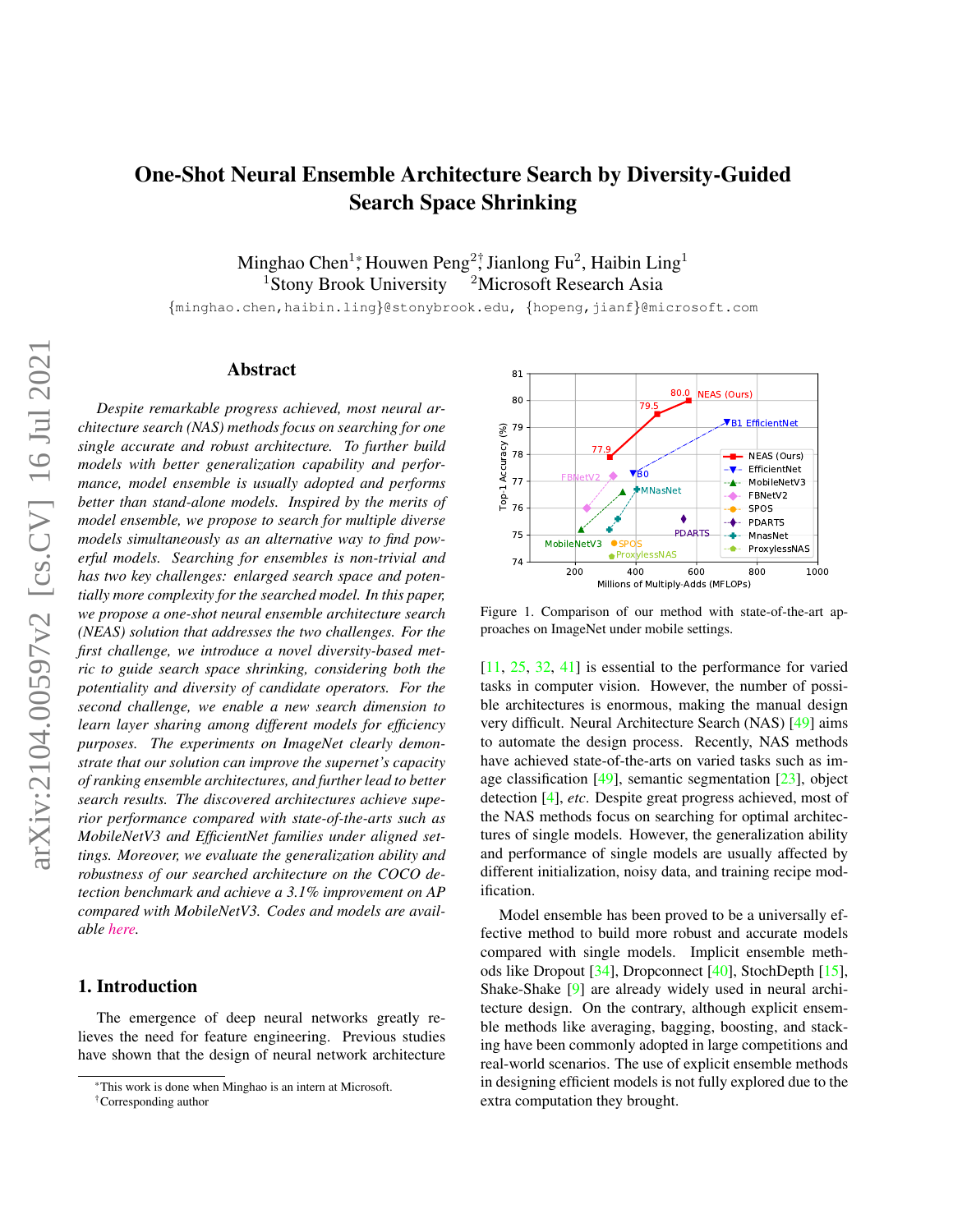Inspired by the effectiveness of ensemble, we propose to search for multiple models instead of one simultaneously to form a robust, accurate and efficient ensemble model. However, the combination of NAS and ensemble faces two challenges: (1) efficient search and supernet optimization over a large search space (2) reducing the extra complexity brought by model ensemble. Addressing these challenges, in this paper, we propose a one-shot *neural ensemble architecture search* (NEAS) approach searching for lightweight ensemble models.

To solve the first challenge caused by the enlarged space of ensemble models compared with single models, we propose a novel metric called *diversity score* to progressively drop inferior candidates during supernet training, thus reduce the difficulty of finding promising ensemble models. This metric explicitly quantifies the diversity between the operators, which is commonly believed to be a key factor in building models with better feature expression capability.

To solve the second challenge, we introduce the layer sharing mechanism to reduce the model complexity. We allow the ensemble components share some shallow layers and search for the best architectures of the shared layers together with the architectures of the rest layers. We further introduce a new search dimension called *split point* to automatically find optimal layers for sharing under a given FLOPs constraint.

Comprehensive experiments verify the effectiveness of the proposed diversity score and layer sharing strategy. They improve the ranking ability of trained supernet and lead to better searched architectures under same complexity constraint. The searched architectures generate new stateof-the-art performance on ImageNet [\[8\]](#page-8-8). For instance, as shown in Fig. [1,](#page-0-0) our search algorithm finds a 314M FLOPs model that achieves 77.9% top-1 accuracy on ImageNet, which is 19% smaller and 1.6% better than EfficientNet-B0 [\[37\]](#page-9-3). The architecture discovered by NEAS transfers well to downstream object detection task, suggesting the generalization ability of the searched models. We obtain an AP of 33.0 on COCO validation set, which is superior to the state-of-the-art backbone, MobileNetV3 [\[12\]](#page-8-9).

In summary, we make the following contributions:

- We propose a pipeline, NEAS, searching for diverse models under certain resource constraints. Our approach could search for both homogeneous and heterogeneous ensemble models.
- We design a new metric, diversity score, to guide the shrinking process of search space. We evaluate its superiority on supernet training and the performance of searched models by enormous experiments.
- We propose a layer-sharing strategy to reduce the complexity of ensemble models and enlarge the search space to search for an optimal split point.

• We compare the searched architectures to state-of-theart NAS methods on the image classification task and achieve state-of-the-art results. Furthermore, we evaluate our searched model on the downstream object detection task, showing their generalization ability.

## 2. Related works

Neural Architecture Search. NAS has shown its superiority to manual-crafted networks on varied vision tasks, such as image classification [\[37\]](#page-9-3), semantic segmentation [\[23\]](#page-8-3) and object detection [\[4\]](#page-8-4). Early NAS approaches search the architectures using either reinforcement learning  $[49, 50, 46]$  $[49, 50, 46]$  $[49, 50, 46]$  $[49, 50, 46]$  $[49, 50, 46]$  or evolution algorithms  $[31, 35]$  $[31, 35]$  $[31, 35]$ . However, these approaches require training thousands of architecture candidates from scratch, leading to unaffordable computation overhead. Most recent works resort to the weight sharing strategy to amortize the searching cost. Those approaches train a single over-parameterized supernet and then share the weights across subnets. They could be further categorized as two types: path-based  $[10, 6, 5]$  $[10, 6, 5]$  $[10, 6, 5]$  $[10, 6, 5]$  $[10, 6, 5]$  and gradient-based methods [\[24,](#page-8-14) [3,](#page-8-15) [42\]](#page-9-7). Path-based methods sample paths in each iteration to optimize the weights of supernets. Once the training process is finished, the subnets can be ranked by the shared weights. On the other hand, gradient-based methods relax the discrete search space to be continuous, and optimize the search process by the efficient gradient descent.

Recent work NES [\[45\]](#page-9-8) proposes to search diverse architectures to form robust ensembles against distributional shift of the data. NES shows that the ensemble of different architectures performs better than fixed architectures and provides a new regularized evolution search algorithm for ensemble architecture search. Since NEAS searches for efficient and effective models and NES searches for models without considering the computation cost, we do not compare NES in our work.

Ensemble Learning. Ensemble methods are widely used to build stronger and robuster models than single models. [\[47,](#page-9-9) [34,](#page-8-5) [40,](#page-9-2) [14,](#page-8-16) [48,](#page-9-10) [33\]](#page-8-17). Strategies for building ensembles could be mainly divided into two categories. The first ones train different models independently and then apply ensemble methods to form a more robust model, such as boosting, bagging, and stacking [\[48\]](#page-9-10). The other methods train only one model with specific strategies to achieve implicit ensemble [\[47,](#page-9-9) [34,](#page-8-5) [40,](#page-9-2) [14\]](#page-8-16). Different from the above methods, we perform explicit ensemble without separate training and search for diverse model architectures to build ensemble models with great feature expression ability.

Search Space Shrinking. Recent works have shown search space shrinking is effective in boosting the ranking ability of NAS methods, especially when the search space is huge. [\[13,](#page-8-18) [20,](#page-8-19) [28,](#page-8-20) [27\]](#page-8-21). These methods could be classified into different types according to their evaluation metrics.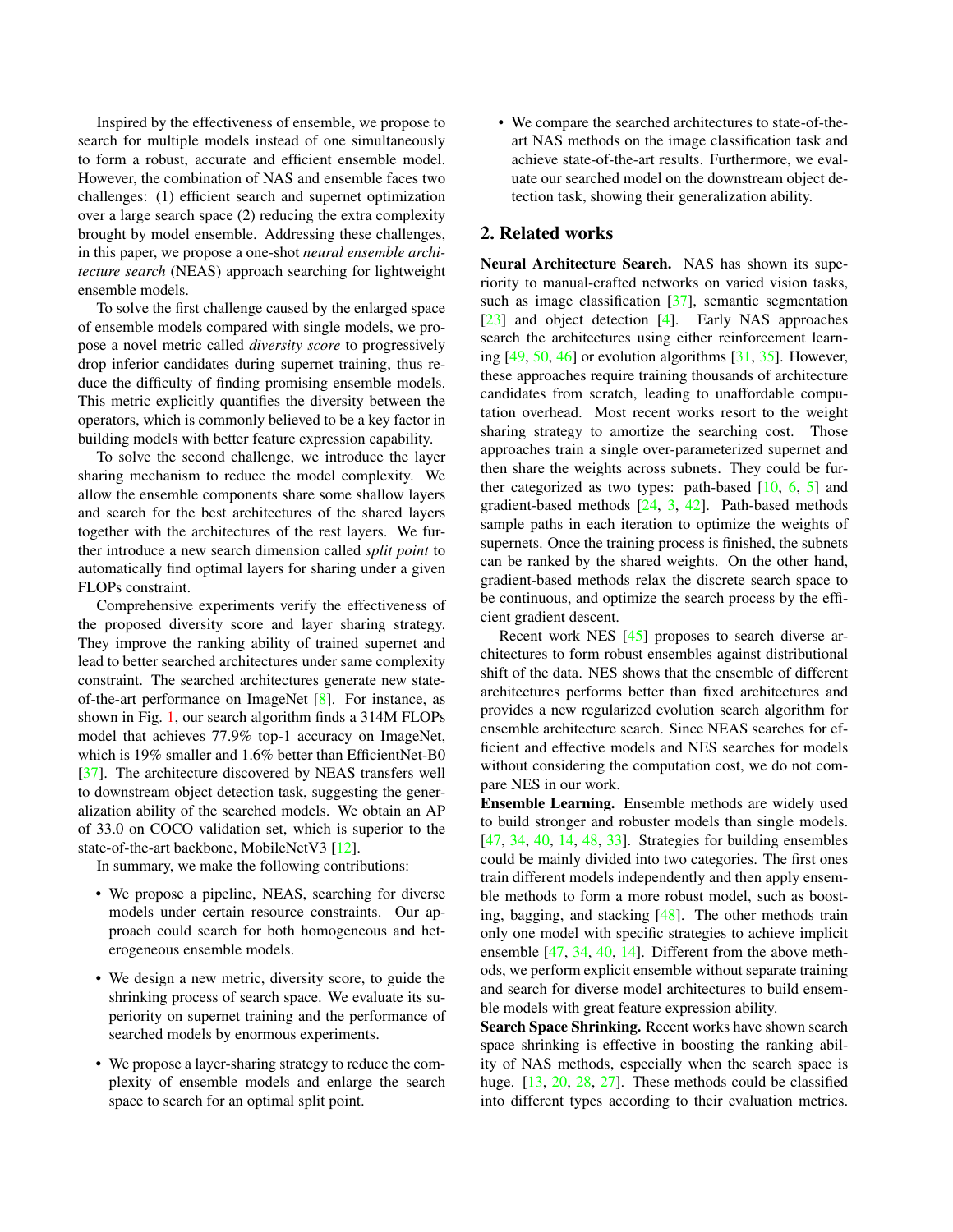

<span id="page-2-1"></span>Figure 2. NEAS contains mainly two steps: K-path Supernet Training with Diversity-Guided Shrinking, and K-path Evolution Searching. It takes the search space as the input and outputs an ensemble model with shared shallow layers. We set the number of paths in the searched models to 2 and choice operators to 4 for explanation. The overlapping upper lines in the right graph indicate that the two paths share the first two layers. They then branch to two different paths. ER means the expansion ratio for the mobile inverted residual block.

There are three basic types: accuracy-based, magnitudebased, and angle-based metrics. For example, PCNAS [\[20\]](#page-8-19) drop unpromising operators layer by layer using accuracy and shows that it improves candidate networks' quality. AngleNAS [\[13\]](#page-8-18) uses the angles between weights of models to guide the search process. However, existing shrinking techniques only consider operators independently. Therefore, they can't directly adapt to search for ensemble models. We design a new metric considering both the performance of single operators and the diversity across them.

## 3. Approach

In Section [3.1,](#page-2-0) we give the formulation of NEAS. In Section [3.2,](#page-3-0) we present the definition of the diversity score and the space shrinking pipeline. In Section [3.3,](#page-3-1) we introduce the layer sharing mechanism and the new search dimension *Split Point.* In Section [3.4,](#page-4-0) we give the detailed pipeline of NEAS which allows to search under different resource constrains. The overall framework is visualized in Fig. [2.](#page-2-1)

#### <span id="page-2-0"></span>3.1. NEAS Formulation

Given the search space  $\Omega$  of single deep neural networks, denote  $A = \{\phi_k \in \Omega : k = 1, ..., K\}$  as a set of K architectures with corresponding parameters  $\mathcal{W} = \{\omega_k :$  $k = 1, \ldots, K$ ,  $\Phi(\cdot; A, W)$  as the ensemble model, and  $S = \Omega^{K}$  as the search space of ensemble models. The goal of NEAS is to find an optimal architectures set  $A^*$  that maximizes the overall validation accuracy. To reduce the search cost, we constrain  $\Omega$  to a certain architecture family, specifically, the subnetworks induced by a predefined supernet. In our work, we specify  $\Phi(\cdot; A, W)$  as:

$$
\Phi(\cdot; \mathcal{A}, \mathcal{W}) = \sum_{i=1}^{K} \frac{\phi_i(\cdot; w_i)}{K}.
$$
 (1)

We then formulate NEAS as a two-stage optimization problem like other one-shot methods (*e.g*., [\[10\]](#page-8-11)). The firststage is to optimize the weight of the supernet by:

$$
W_{\mathcal{S}} = \underset{W}{\text{arg min}} \mathcal{L}_{\text{train}}(\Phi(\cdot; \mathcal{A}, W(\mathcal{A}))), \tag{2}
$$

where  $\mathcal{L}_{\text{train}}$  is the loss function on the training set,  $W(\mathcal{A})$ means architectures in  $A$  inherit weights from  $W$ .

This step is done by uniformly sampling an ensemble architecture  $\Phi$  from S and performing backpropagation to update the weight of the corresponding blocks in the supernet for each iteration. Please refer to Section [3.4](#page-4-0) for details.

The second step is to search for an optimal architecture set  $A^*$  via ranking the performance based on learned weight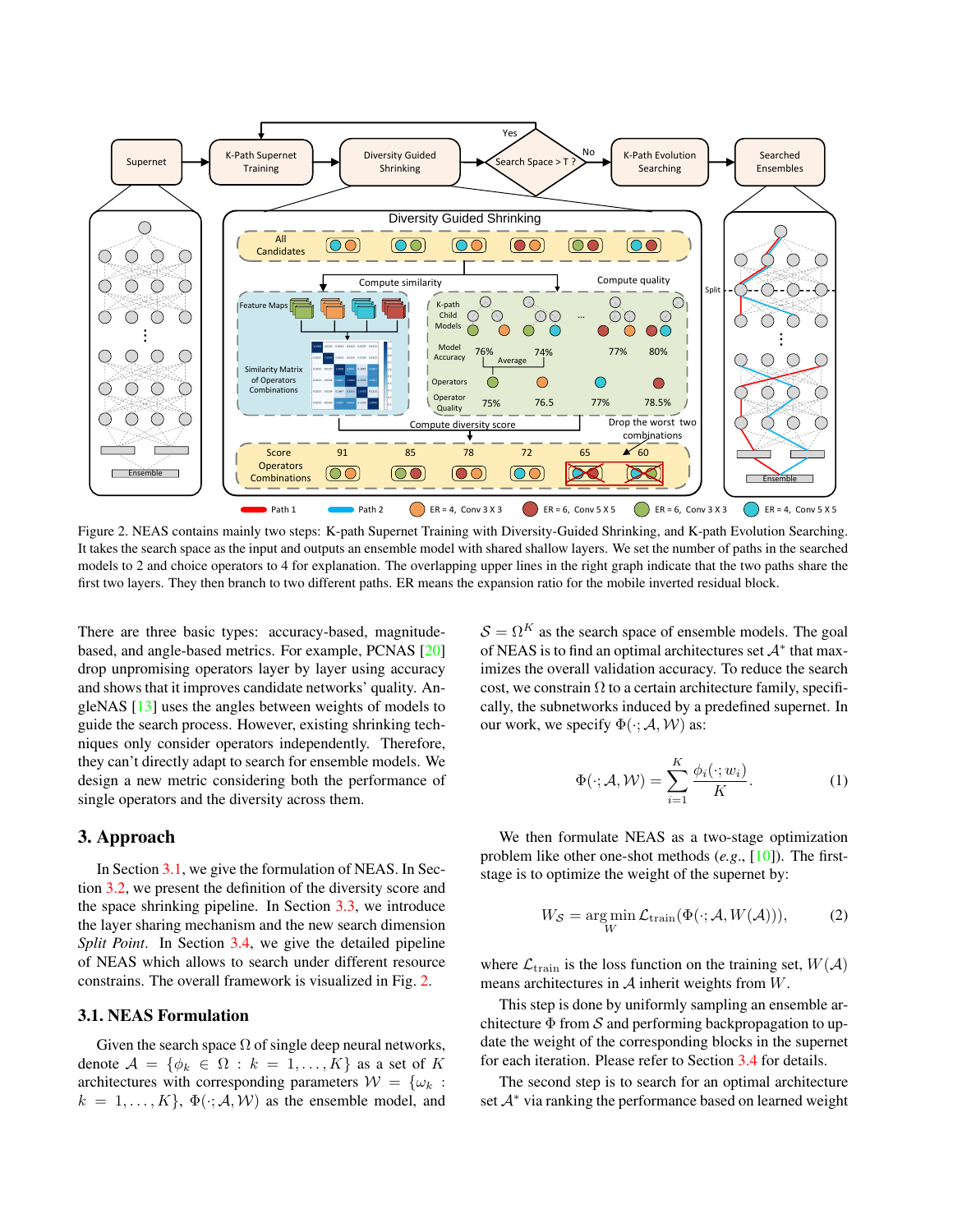$W<sub>S</sub>$  of supernet, which is formulated as

$$
\mathcal{A}^* = \underset{\mathcal{A}}{\arg \max} \, \text{ACC}_{\text{val}}(\Phi(\cdot; \mathcal{A}, W_{\mathcal{S}}(\mathcal{A}))),
$$
  
s.t. 
$$
\sum_{i}^{K} g_i(\phi_i) < C,
$$
 (3)

where  $q$  and  $C$  are the resource computation functions and the resource constraints. Typical constraints include FLOPs, parameters size, and run-time latency.

Since it is difficult to enumerate all ensemble architectures for evaluation, we resort to a specific  $K$ -path evolution algorithms to find the most promising one. The details are presented in *Appendix B* and Section [3.4.](#page-4-0)

#### <span id="page-3-0"></span>3.2. Diversity-Guided Search Space Shrinking

Since we search directly for the ensemble models, the search space for each layer increases exponentially from N to  $A_N^K = \frac{N!}{(N-K)!}$  compared with single path methods, where  $N$  is number of the alternative operators for each layer. The large search space causes inefficiency search and supernet optimization problem. Search space shrinking is a feasible solution to alleviate the problem by discarding inferior operators progressively with a specific metric. Since diversity plays a key role in building a robust ensemble model, we design a new metric to explicitly quantify the diversity across operators inspired by fixed-size determinantal point processing  $(K-DPP)$  [\[17\]](#page-8-22), a popular sampling model with great ability to measure the global diversity and quality within a set. In the following section, we first define the diversity score of an operator combination and then present the diversity-guided search space shrinking pipeline.

Definition of Diversity Score. Assume we have an ensemble model  $\Phi(.; A, W(A))$ , wherer A  $\{\phi_1, \phi_2, \cdots, \phi_K\}$  consisting of K different paths. Since we fix the depth of the search space, we can slice  $A$  into operator combinations by layer. Then,  $A$  can be reshaped as  $\{h_m | h_m = (o_{1,m}, o_{2,m}, \cdots, o_{K,m}), m = 1, 2, \cdots, d\},\$ where  $m$  and  $d$  are the index of the layer and number of total layers,  $o_{i,m}$  denotes the operator on layer m of the path i. Now our goal changes to find the optimal operator combination for each layer.

Given that layer m has N alternative operators  $O =$  $O_{1,m}, O_{2,m}, \cdots, O_{N,m}$ , we construct a DPP kernel  $L \in$  $\mathbb{R}^{N \times N}$  for layer m as:

$$
L_m = \text{diag}(r^m) \cdot S^m \cdot \text{diag}(r^m),\tag{4}
$$

where the kernel is formed by two components: a similarity matrix  $S^m \in \mathbb{R}^{N \times N}$  and a quality matrix  $r^m \in \mathbb{R}^N$ .

Let  $v_1, \dots, v_K$  denote the feature maps output from the K different paths  $\phi_1, \cdots, \phi_K$  of the ensemble model  $\Phi(.;\mathcal{A}, W(\mathcal{A}))$ . We define the similarity  $S_{i,j}^m$  of two operators  $O_{i,m}$  and  $O_{j,m}$  as expected the similarity between

paths that contains the two operators, respectively:

<span id="page-3-2"></span>
$$
S_{i,j}^m = \mathbb{E}_{\mathcal{A}\subseteq\mathcal{S}}\Big(\sum_{p,q} \mathbb{I}(i,j,p,q) \exp(-\beta \|v_p - v_q\|_2)\Big),\tag{5}
$$

where  $1 \leq p, q \leq K, \beta$  is a scaling factor, and the indicator function is defined as:

$$
\mathbb{I}(i,j,p,q) = \begin{cases} 1, & O_{i,m} \in \phi_p, \\ 0, & O_{j,m} \in \phi_q. \end{cases} \tag{6}
$$

The quality of operator  $O_{i,m}$  is computed by taking expected accuracy of paths containing it. The formal definition is:

<span id="page-3-3"></span>
$$
r_i^m = \gamma \mathbb{E}_{\mathcal{A}\subseteq\mathcal{S}}\left(\frac{\sum_{\phi_q|O_{i,m}\in\phi_q} \text{ACC}_{\text{train}'}(\phi_q)}{\#\{\phi_p|O_{i,m}\in\phi_p\}}\right), \quad (7)
$$

where  $\phi_q, \phi_p \in A$ , ACC<sub>train'</sub> is the accuracy evaluated on a small part of training dataset.

In practice, we do not calculate the exact expectation of similarity matrix and quality matrix. Instead, we randomly sample a finite number of ensemble models and use the mean as an approximate of the expectation.

The diversity score of a certain operator combination  $h_m$ of layer  $m$  is defined as following:

<span id="page-3-4"></span>
$$
Score(h_m) = \det(L_m^y),\tag{8}
$$

where  $L_m^y$  is the submatrix of  $L_m$  that contains all operators of  $h_m$ . The trade-off between similarities and accuracy is controlled by the hyperparameter  $\gamma$ .

According to the the definition of diversity score, we have the following property:

For  $h_m$  and  $h'_m$  that are different by only the  $i_{th}$  operator, if  $S_{i,j}^m < S_{i',j}^m$  for  $j = 1, 2, \cdots, K$  and  $r_i^m > r_{i'}^m$ , then

$$
Score(h_m) > Score(h_m^{'})
$$
 (9)

This property suggests that the metric will drop similar and unpromising operator combinations while keep diverse and accurate operator combinations. We refer to *Appendix A* for a proof.

Diversity-Guided Search Space Shrinking. Based on the diversity score, we present Algorithm [1](#page-4-1) to describe the diversity-guided search space shrinking pipeline shown in middle of Fig. [2.](#page-2-1) Note that during the shrinking process, at least one operator combination is preserved, since our method does not change the connectivity of the supernet.

## <span id="page-3-1"></span>3.3. Layer Sharing Among Ensemble Components

The challenge of potential massive complexity of searched ensemble models is handled by the layer sharing mechanism. This mechanism is inspired by several recent studies  $[16, 26, 30]$  $[16, 26, 30]$  $[16, 26, 30]$  $[16, 26, 30]$  $[16, 26, 30]$ . These works find that both the same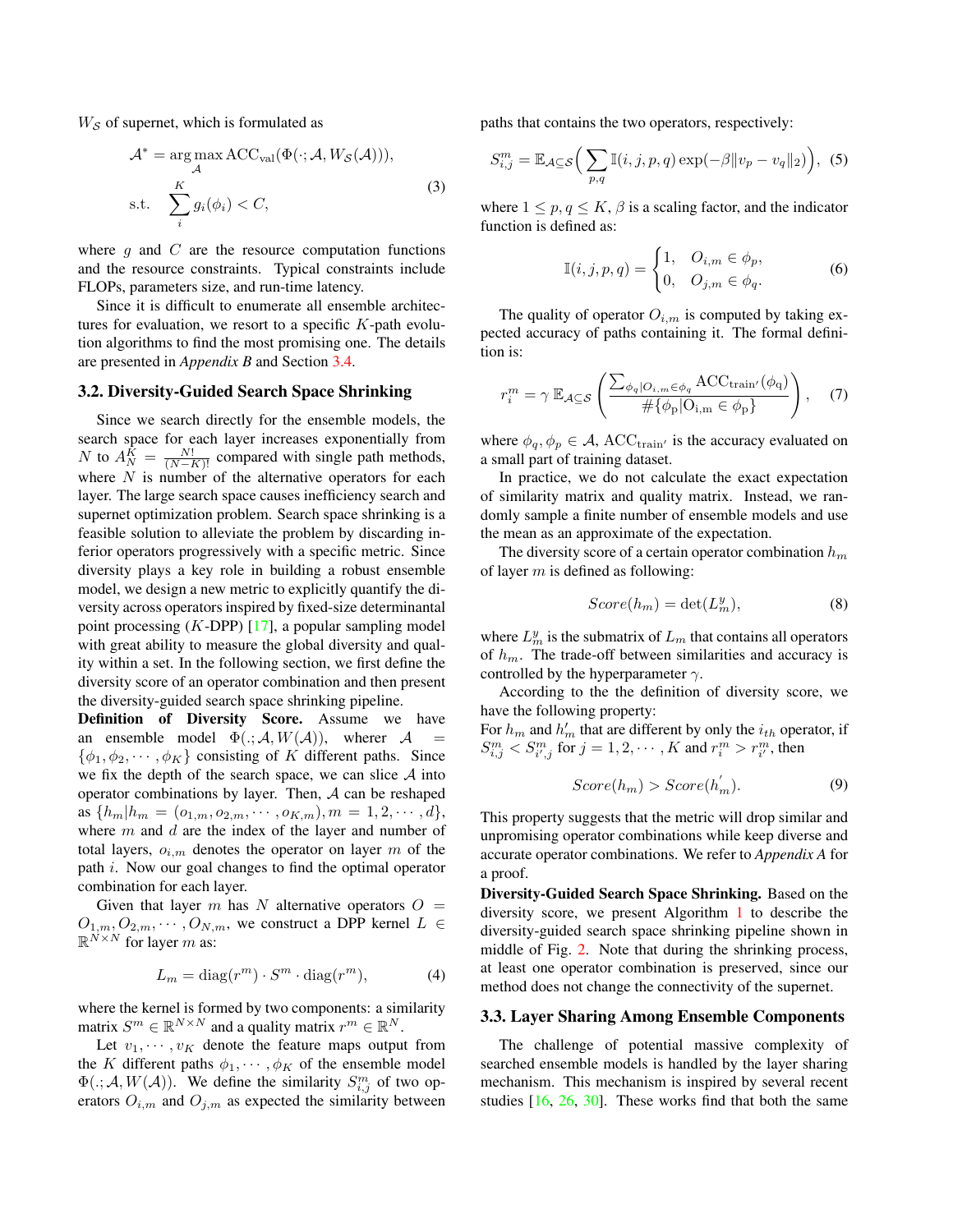## <span id="page-4-1"></span>Algorithm 1 Diversity-Guided Search Space Shrinking

**Input:** A search space  $S$ , threshold of search space size  $\mathcal T$ , number of operators dropped out each shrinking  $k$ , supernet  $G$ , number of ensembles sampled each shrink  $Z$ , training epochs between each shrink  $E$ .

**Output:** A shrunk search space  $S$ .

- 1: Let  $\tilde{\mathcal{S}} = \mathcal{S}$
- 2: while  $|\tilde{\mathcal{S}}| > \mathcal{T}$  do
- 3: Training the supernet  $\mathcal G$  for  $E$  epochs following Section [3.4;](#page-4-0)
- 4: Sample Z ensemble models  $\Phi_1, \Phi_2, \cdots, \Phi_Z$  randomly;
- 5: Compute diversity score of each operator combination from S using Eq.  $5,7,8$  $5,7,8$  $5,7,8$ ;
- 6: Removing k operator combination from  $\tilde{S}$  with the lowest  $k$  scores
- 7: end while

neural architectures with different initialization and different architectures learn similar features in their lower layers. Therefore, we consider to share the shallow layers of different ensemble components. We propose to search for diverse ensemble components with shared shallow layers and different deep layers to reduce the computation cost. To automatically find which layers should be shared, we design a new search dimension called *split point*. The split point defines where the ensemble model will have heterogeneous architectures. It also handles the trade-off between diversity and computation constrain. A comparison between the architectures searched by NEAS and other NAS methods such as  $[10, 12]$  $[10, 12]$  $[10, 12]$  is presented in Fig. [3.](#page-4-2)

#### <span id="page-4-0"></span>3.4. Neural Ensemble Architecture Search

As state in Section [3.1](#page-2-0) and in Fig. [2,](#page-2-1) NEAS includes two sequential phases: K-path supernet training with diversityguide search space shrinking, and K-path evolution search. Phase 1: K-Path Supernet Training with Diversity-Guide Search Space Shrinking. For each training iteration, an ensemble model  $\Phi(.; A, W(A))$  is randomly sampled. In specific, we randomly sample the split point s, the architecture of sharing layers  $A_{sharing}$  =  $\{o_1, o_2, \cdots, o_s\}$ , and the operator combinations  $\mathcal{A}_{split}$  ${h_{s+1}, h_{s+2}, \cdots, h_d}$  for the rest of layers from the shrunk search space. The loss  $\mathcal{L}_i$  of each path  $\phi_i$  is computed independently while the backpropagation is performed using the combined loss  $\mathcal{L} = \sum_{i}^{K} \mathcal{L}_i$  to update the weights of corresponding blocks in the supernet. Following this updating process, the whole network is still trained in an end-to-end style. After training the supernet for several epochs, we follow the steps in Algorithm [1](#page-4-1) to shrink the search space. The shrinking and training are conducted alternatively.

During inference, these selected paths make predictions



<span id="page-4-2"></span>Figure 3. (a) The architecture searched by classical NAS methods (*e.g*., [\[10,](#page-8-11) [6\]](#page-8-12)). (b) The architecture searched by NEAS. Different color means different expansion ratio while the length of the block represents the kernel size.

independently, and our ensemble network's output is the average of predictions from all paths.

Phase 2: K-Path Evolution Search. After obtaining the trained supernet, we perform evolution search on it to obtain an optimal ensemble model. These models are evaluated and picked according to the manager of the evolution algorithm. It is worth noting that, before evaluating an ensemble model, we first need to recalculate the batch normalization (BN) statistics for each block. This is because, during the supernet training, the BN statistics of different blocks are optimized simultaneously. These statistics are usually not applicable to the subnets. We randomly extract a part of the ImageNet training set to recalculate the BN statistics.

At the beginning of the evolution search, we pick  $N_{\text{seed}}$ random architecture as seeds. The top  $k$  architectures are picked as parents to generate the next generation by crossover and mutation. In one crossover, two randomly selected candidates are picked and crossed to produce a new one during each generation. We drop the architecture got by crossover if the corresponding architecture is not in the shrunk search space or exceeds the FLOPs constraint. In one mutation, a candidate mutates its split point with a probability  $P_s$ . If the split point increases, the number of sharing layers increases with the same number. We randomly pick one path and move its corresponding architectures to the sharing architecture. Otherwise, if the split point decreases, we cut the sharing architecture and add it to each path's architecture. At last, the candidate mutates its layers with a probability of  $P_m$  to produce a new candidate. It is worth noting that the operation combinations are only picked from the shrunk search space. We perform crossover and mutation several times to generate new candidates. We generate some random architectures after crossover and mutation to meet the given population demanding. We provide the detailed algorithm in the *Appendix B*.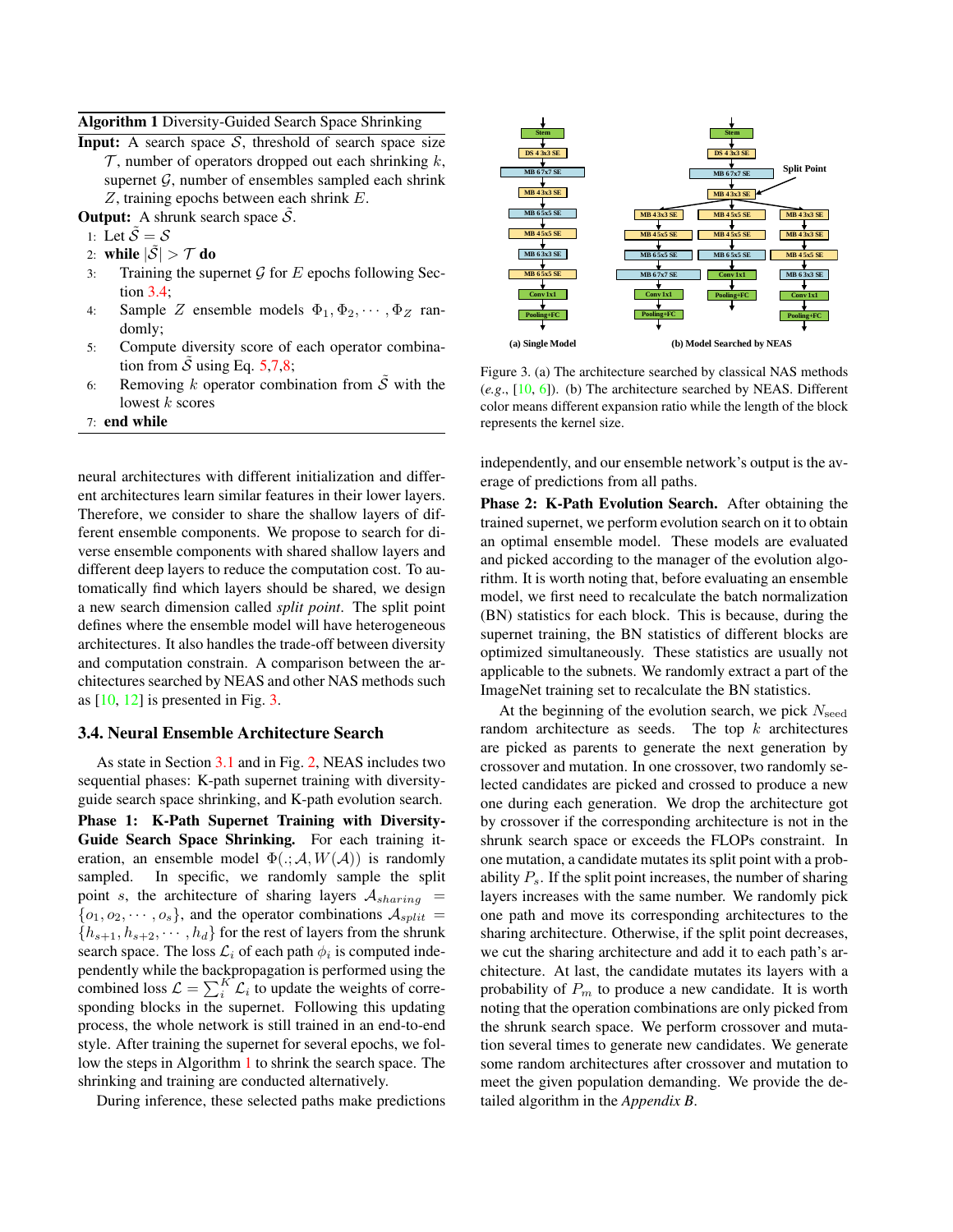|             | Methods                         | $Top-1$<br>$(\%)$ | Top- $5$<br>$(\%)$       | <b>FLOPs</b><br>(M) | Memory cost    | Superne train<br>(GPU days) | Search cost<br>(GPU days) | Retrain epochs |
|-------------|---------------------------------|-------------------|--------------------------|---------------------|----------------|-----------------------------|---------------------------|----------------|
|             | MobileNetV $3_{Large 1.0}$ [12] | 75.2              |                          | 219                 | single path    | $288^{\dagger}$             |                           | 150            |
|             | <b>OFA</b> [1]                  | 76.9              |                          | 230                 | two paths      | 53                          | 2                         |                |
| 350M        | MobileNetV2 $[32]$              | 72.0              | 91.0                     | 300                 |                |                             |                           |                |
|             | MnasNet-A1 $[36]$               | 75.2              | 92.5                     | 312                 | single path    | $288^{\dagger}$             |                           | 350            |
|             | FairNAS-C [6]                   | 74.7              | 92.1                     | 321                 | single path    | 10                          | $\overline{2}$            |                |
| 200         | FBNetV2-L1 [39]                 | 77.2              | $\overline{\phantom{a}}$ | 325                 |                |                             |                           | 400            |
|             | <b>SPOS [10]</b>                | 74.7              |                          | 328                 | single path    | $12^{\diamond}$             | $\leq 1$                  | 240            |
|             | <b>NEAS-S (Ours)</b>            | 77.9              | 93.9                     | 314                 | $K$ paths      | 12                          | < 1                       | 350            |
|             | GreedyNAS-A $[43]$              | 77.1              | 93.3                     | 366                 | single path    | $\overline{7}$              | $\leq 1$                  | 300            |
| 500M        | EfficientNet-B0 [37]            | 77.1              | 93.3                     | 390                 |                |                             |                           | 350            |
|             | <b>FBNetV2-L2</b> [39]          | 78.2              |                          | 422                 |                |                             |                           | 400            |
|             | ProxylessNAS[2]                 | 75.1              | $\overline{\phantom{a}}$ | 465                 | two paths      | $15^{\star}$                |                           | 300            |
| 350         | Cream-M [29]                    | 79.2              | 94.2                     | 481                 | two paths      | 12                          | 0.02                      | 500            |
|             | <b>NEAS-M (Ours)</b>            | 79.5              | 94.6                     | 472                 | $K$ paths      | 12                          | < 1                       | 350            |
|             | <b>DARTS</b> [24]               | 73.3              | 91.3                     | 574                 | whole supernet | $4^{\ddagger}$              |                           | 250            |
|             | BigNASModel-L [44]              | 79.5              |                          | 586                 | two paths      | $96^{\dagger}$              |                           |                |
| 600M<br>500 | $OFA_{Large}$ [1]               | 80.0              | $\overline{\phantom{a}}$ | 595                 | two paths      | 53                          | $\overline{c}$            |                |
|             | $DNA-d[19]$                     | 78.4              | 94.0                     | 611                 | single path    | 24                          | 0.6                       | 500            |
|             | EfficientNet-B1 [37]            | 79.2              | 94.5                     | 734                 |                |                             |                           | 350            |
|             | <b>NEAS-L (Ours)</b>            | 80.0              | 94.8                     | 574                 | $K$ paths      | 12                          | <1                        | 350            |

<span id="page-5-1"></span>Table 1. Comparison of state-of-the-art NAS methods on ImageNet. †: TPU days,  $\star$ : reported by [\[10\]](#page-8-11),  $\ddagger$ : searched on CIFAR-10, "-" means not reported. ♦: Tested on *NVIDIA GTX 1080Ti*.

# 4. Experiment

In this section, we first give details of our search space and implementation. We then present ablation studies dissecting our method, followed by a comparison with previous state-of-the-art NAS methods. At last, we evaluate the generalization ability and robustness of the searched architecture on COCO object detection benchmark.

# 4.1. Implementation Details

Search Space. Consistent with previous NAS methods [\[10,](#page-8-11) [6,](#page-8-12) [37\]](#page-9-3), our search space includes a stack of mobile inverted bottleneck residual blocks (MBConv). We also add squeeze-excitation modules to each block following EfficientNet [\[37\]](#page-9-3) and MobileNetV3 [\[12\]](#page-8-9). For details, there are 7 basic operators for each layer, including MBConv with kernel sizes of 3,5,7, expansion rates of 4,6 and skip connect for elastic depth. The split point space is set to range (9, 20) to handle different complexity constrains. In total we have  $7^{20K} \times 12 \ge 7 \times 10^{33}$  ( $K \ge 2$ ) architectures, which is much larger than most NAS methods. A more detailed description of search space could be found in *Appendix A*. Supernet Training. We train the supernet for 120 epochs using the settings similar to SPOS [\[10\]](#page-8-11): SGD optimizer with momentum 0.9 and weight decay 4e-5, initial learning rate 0.5 with a linear annealing. The shrinking process is conducted every 20 epochs. The number of operators dropped each time is empirically set to 20.  $\beta$  in the com-

puting the similarity matrix is set to 1e-3 according to ex-

<span id="page-5-0"></span>Table 2. Comparison of different shrink metrics. Baseline means no search space shrinking during the supernet training. †: average accuracy use weight inherits from supernet. The accuracies are evaluated on ImageNet.

| Metric          | Kendall Tall | Top-1 $(\%)$ | Top-5 $(\%)$ | Top- $1^{\dagger}$ (%) |
|-----------------|--------------|--------------|--------------|------------------------|
| <b>Baseline</b> | 0.45         | 77.3         | 93.3         | 67.8                   |
| Accuracy        | 0.42         | 77.2         | 93.2         | 67.2                   |
| Diversity       | 0.65         | 77.9         | 93.9         | 68.3                   |

perimental results.

Evolution Search. We set the population  $N_{\rm seed}$  of evolution search to 50 with the size of top candidates pool  $k$ equals to 10. The number of generations is 20.  $P_s$  and  $P_m$ are both 0.1. The number of candidates performs mutation and crossover are set to 25 in each generation. We recalculate the BN statistics on a subset of ImageNet.

Retrain. We retrain the discovered architectures for 350 epochs on ImageNet using similar settings as Efficient-Net [\[37\]](#page-9-3): RMSProp optimizer with momentum 0.9 and decay 0.9, weight decay 1e-5, dropout ratio 0.2, initial learning rate 0.064 with a warmup in the first 10 epochs and a cosine annealing. AutoAugment [\[7\]](#page-8-30) and exponential moving average are also used for training. We retrain the models with a batch size of 2,048 on 16 Nvidia Tesla V100 GPUs.

#### 4.2. Ablation Study

Effectiveness of Diversity Score. We set the baseline as NEAS without diversity-guided shrinking. In addition, we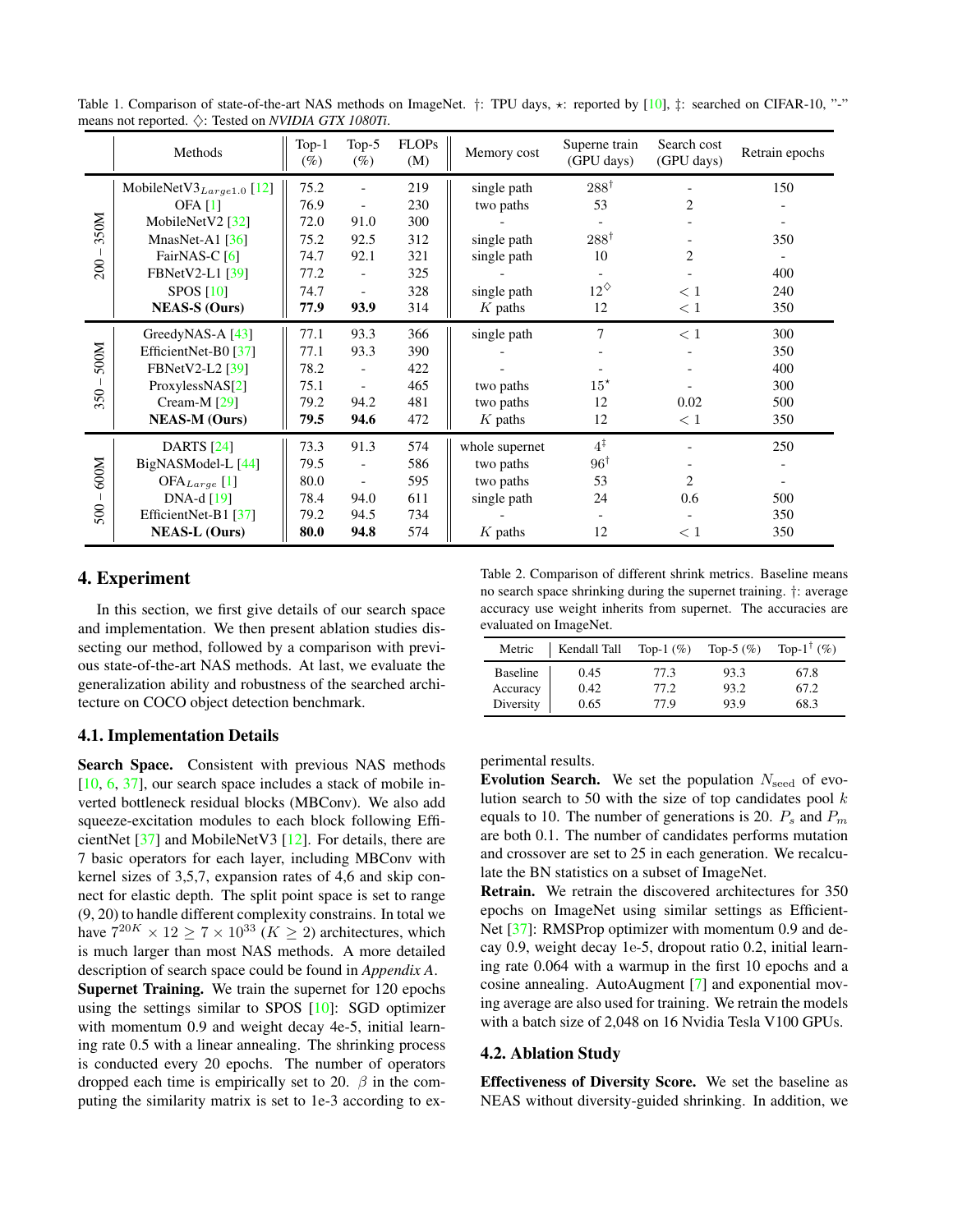<span id="page-6-1"></span>Table 3. Comparison of architectures with homogeneous (homo) and heterogeneous (hetero) paths. Both architectures have two paths. The numbers in the columns 2,3,4 are the top-1 accuracies.

|                   | Path $1$ $(\%)$ | Path $2 \left( \% \right)$ | $Ens.(\% )$ | FLOPs(M) |
|-------------------|-----------------|----------------------------|-------------|----------|
| homo (first)      | 79.0            | 79.1                       | 79.4        | 566      |
| homo (second)     | 79.2            | 79.3                       | 79.6        | 586      |
| hetero (baseline) | 78.9            | 79.0                       | 80.0        | 574      |

<span id="page-6-2"></span>Table 4. Comparison of split point in different searched models. Baseline: ensemble model (2 models) with no shared layers. Top-1 and Top-5 represents the top-1 and top-5 accuracy on ImageNet.

| Model         | Split point              | Top-1 $(\%)$ | Top-5 $(\%)$ | FLOPs (M) |
|---------------|--------------------------|--------------|--------------|-----------|
| NEAS-L        | 16                       | 80.0         | 94.8         | 574       |
| NEAS-M        | 16                       | 79.5         | 94.6         | 472       |
| <b>NEAS-S</b> | 20                       | 77.9         | 93.9         | 314       |
| baseline      | $\overline{\phantom{0}}$ | 78.5         | 94.2         | 605       |

compare the diversity score with the accuracy metric to further verify its efficacy. Since the accuracy-based methods only consider the accuracy of single operators in each layer. We adapt the definition of accuracy to the accuracy of operator combinations. Other methods like Angle-based metric can not easily adapt to search for ensembles.

We first perform correlation analysis to evaluate whether the training process with diversity shrinking can improve the ranking ability of supernet. We randomly sample 30 subnets and calculate the rank correlation between the weight sharing performance and the true performance of training from scratch. Training many such subnets on ImageNet is very computationally expensive. We follow the setting of Cream [\[29\]](#page-8-28), which constructs a subImageNet dataset consisting of 100 classes randomly sampled from ImageNet. Each class has 250 training images and 50 validation images. We use Kendall Tau to show the ranking capacity of supernet. The second column of Table [2](#page-5-0) suggests that our diversity score effectively helps supernet to rank the ensemble architectures in the supernet.

We also retrain the searched architectures by the three methods under the same FLOPs constraint. The top-1 and top-5 accuracy results on the ImageNet dataset are shown in the third and fourth columns in Table [2.](#page-5-0) We could see that the diversity-guided shrinking is 0.6% better than the baseline and 0.7% better than the accuracy-based method. We further compare the average accuracies of the architectures in the last generation of evolution search, displaying in the fourth columns. Our diversity-guided shrinking surpass the baseline and accuracy-based method by 0.5% and 1.1% top-1 accuracy on ImageNet in the supernet. The results suggest that the diversity score helps remove unpromising candidates and enhance the convergence of supernet.

Impact of Heterogeneous Path Architectures. Ensembling models of homogeneous (homo) architectures are known to be an effective way of building powerful mod-



<span id="page-6-0"></span>Figure 4. t-SNE visualization on the final hidden features of two different ensemble model. The first row denotes the model with two homogeneous path, while the second has two heterogeneous paths. The inputs are the test set of CIFAR-10.

Table 5. Impact of number of paths predefined for NEAS. Top-1 and Top-5 represents the top-1 and top-5 accuracy on ImageNet.

<span id="page-6-3"></span>

| #paths                      | Top-1 $(\%)$ |      | Top-5 $(\%)$ FLOPs $(M)$ |
|-----------------------------|--------------|------|--------------------------|
| $\mathcal{D}_{\mathcal{L}}$ | 80.0         | 94.8 | 574                      |
| 3                           | 79.5         | 94.6 | 564                      |
| 5                           | 78.5         | 94.1 | 570                      |

els [\[18\]](#page-8-31). We here compare the ensemble models of homogeneous and heterogeneous architectures to show the importance of heterogeneous ensemble. We use our searched two-path ensemble model as the baseline. Then we mirror one path of the searched architecture to form two homogeneous ensemble models for comparison. Fig. [4](#page-6-0) gives the visualization of the final hidden features of baseline and the homogeneous network fine-tuned on CIFAR-10. We can see that the homo paths have a similar feature distribution. However, the hetero paths have varied feature distribution and a clearer margin between the clusters.

In table [3,](#page-6-1) we compare the performance of these three models on ImageNet. This table shows an interesting fact that even the stand-alone performance of homo paths are better than hetero. However, the performance of the homo ensemble is worse than the heterogeneous one, indicating that the two paths of the searched model are complementary. Impact of Layer Sharing. Layer sharing plays a significant role in reducing the complexity of an ensemble model. Here, we explore the effectiveness of layer sharing. The baseline is the ensemble model with no shared layers searched by our method. In Table [4,](#page-6-2) we could see that layer sharing will help to reduce the complexity of ensemble models largely while keeping outstanding performance. Besides, we observed that in our searched models, the larger model attempts to share fewer layers. One reason could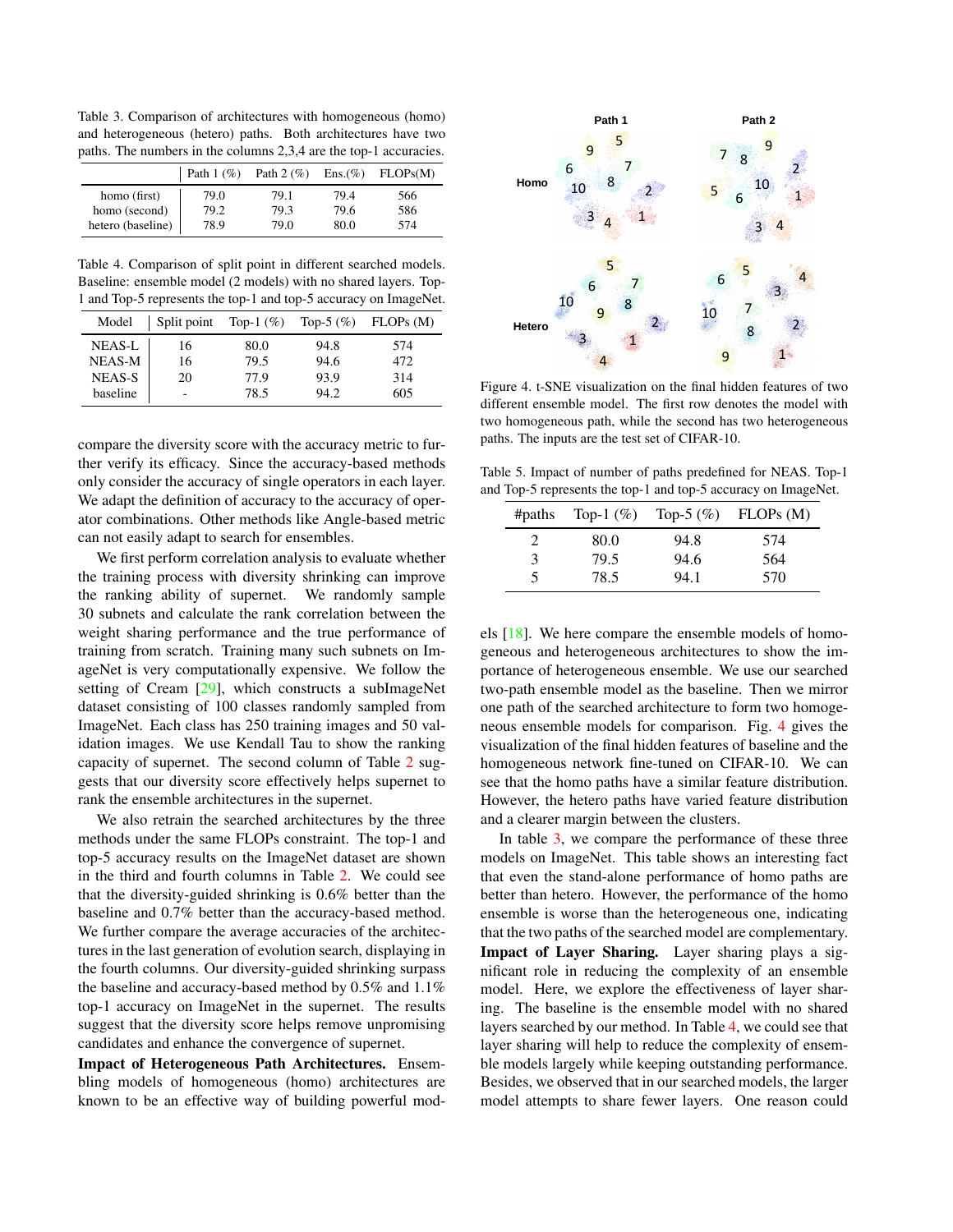Table 6. Object detection results of various drop-in backbones on COCO val2017. Top-1 accuracies are on ImageNet. †: reported by [\[6\]](#page-8-12).

<span id="page-7-1"></span>

| <b>Backbones</b>                                 | FLOPs(M) | $AP(\%)$ | $AP_{50}$ | $AP_{75}$ | AP <sub>S</sub> | $AP_M$ | AP <sub>L</sub> | Top-1 $(\%)$ |
|--------------------------------------------------|----------|----------|-----------|-----------|-----------------|--------|-----------------|--------------|
| MobileNetV3 <sup>†</sup> [12]                    | 219      | 29.9     | 49.3      | 30.8      | 14.9            | 33.3   | 41.1            | 75.2         |
| MobileNetV2 <sup><math>\dagger</math></sup> [32] | 300      | 28.3     | 46.7      | 29.3      | 14.8            | 30.7   | 38.1            | 72.0         |
| FairNAS-C [6]                                    | 325      | 31.2     | 50.8      | 32.7      | 16.3            | 34.4   | 42.3            | 76.7         |
| MnasNet-A2 <sup>†</sup> [36]                     | 340      | 30.5     | 50.2      | 32.0      | 16.6            | 34.1   | 41.1            | 75.6         |
| MixNet-M <sup>†</sup> [38]                       | 360      | 31.3     | 51.7      | 32.4      | 17.0            | 35.0   | 41.9            | 77.0         |
| SPOS <sup>†</sup> [10]                           | 365      | 30.7     | 49.8      | 32.2      | 15.4            | 33.9   | 41.6            | 75.0         |
| <b>NEAS-S</b>                                    | 314      | 33.0     | 53.3      | 34.4      | 17.9            | 36.2   | 43.8            | 78.0         |



<span id="page-7-0"></span>Figure 5. Random search versus evolution algorithm.

be that the feature expression ability of stand-alone paths in larger models is already strong since it is more complicated. Therefore, they prefer to share fewer layers and get more diverse paths.

Impact of Number of Paths for Ensemble. The number of paths K used to form the ensemble model is a hyperparameter we define at first. We compare the performance of the searched model under the mobile setting  $(\leq 600M$  FLOPs) using different  $K$ . From Table [5,](#page-6-3) we can see that when the number of paths is equal to 2, we achieve the best results. One likely reason could be that if a network has too many paths, each path's stand-alone feature expression ability decreases a lot due to complexity constraints.

Impact of Search Algorithm. Random search is known to be a competitive baseline in NAS methods. We compare random search with evolution search to evaluate the effectiveness of evolution search. We demonstrate the performance of architectures using the weights inherited from supernet on the validation dataset during the search. Top 50 candidates until the current iteration are depicted at each iteration. Fig. [5](#page-7-0) illustrates that evolution search is better for searching on supernet.

#### 4.3. Comparisons with State-of-the-Art Methods

Table [1](#page-5-1) presents the comparison of our method with state-of-the-arts under mobile settings on ImageNet. It shows that when considering models with FLOPs smaller than 600M, our method consistently outperforms the recent MobileNetV3 [\[12\]](#page-8-9) and EfficientNet-B0/B1 [\[37\]](#page-9-3). In particular, NEAS-L achieves 80.0% top-1 accuracy with only 574M FLOPs, which is 160M FLOPs smaller and 0.8% better than EfficientNet-B1. NEAS-M obtains 79.5% top-1 accuracy with 472M FLOPs. NEAS-S achieves 77.9% accuracy using only 314M FLOPs, which is 0.8% better and 19% smaller than EfficientNet-B0. We also provide results of other state-of-the-art NAS methods in Table [1.](#page-5-1) It is worth noting that some NAS methods like OFA [\[1\]](#page-8-26), BigNAS [\[44\]](#page-9-14), DNA [\[19\]](#page-8-29) use knowledge distillation to boost the training process and also improve the accuracy of searched models. However, even compared with these methods, our searched ensemble architectures, which do not use knowledge distillation, still achieve superior performance.

#### 4.4. Generalization Ability and Robustness

To further evaluate the generalization ability of the architectures found by NEAS, we transfer the architectures to the downstream COCO [\[22\]](#page-8-32) object detection task. We use the NEAS-S (pre-trained 500 epochs on ImageNet) as a dropin replacement for the backbone feature extractor in RetinaNet [\[21\]](#page-8-33) and compare it with other backbone networks. We perform training on the train 2017 set (around 118k images) and evaluation on the val2017 set (5k images) with 32 batch sizes using 8 V100 GPUs. Following the settings in [\[6\]](#page-8-12), we train the detection model with 12 epochs, an initial learning rate of 0.04, and multiply the learning rate by 0.1 at epochs 8 and 11. The optimizer is SGD with 0.9 momentum and 1e-4 weight decay. As shown in Table [6,](#page-7-1) our method surpasses MobileNetV2 by 4.7% using similar FLOPs. Compared with MnasNet [\[36\]](#page-9-11), our method utilizes 7% fewer FLOPs while achieving 2.5% higher performance, suggesting the architecture has good generalization ability when transferred to other vision tasks.

## 5. Conclusion

In this work, we propose a novel approach to search for lightweight ensemble models based on one-shot NAS. We design a new metric, called *diversity score*, to guide search space shrinking. We further use the layer-sharing mechanism to reduce the complexity of ensemble models and introduce a new search dimension, called *split point*, to handle the trade-off between diversity and complexity constraint. Extensive experiments demonstrate that the proposed new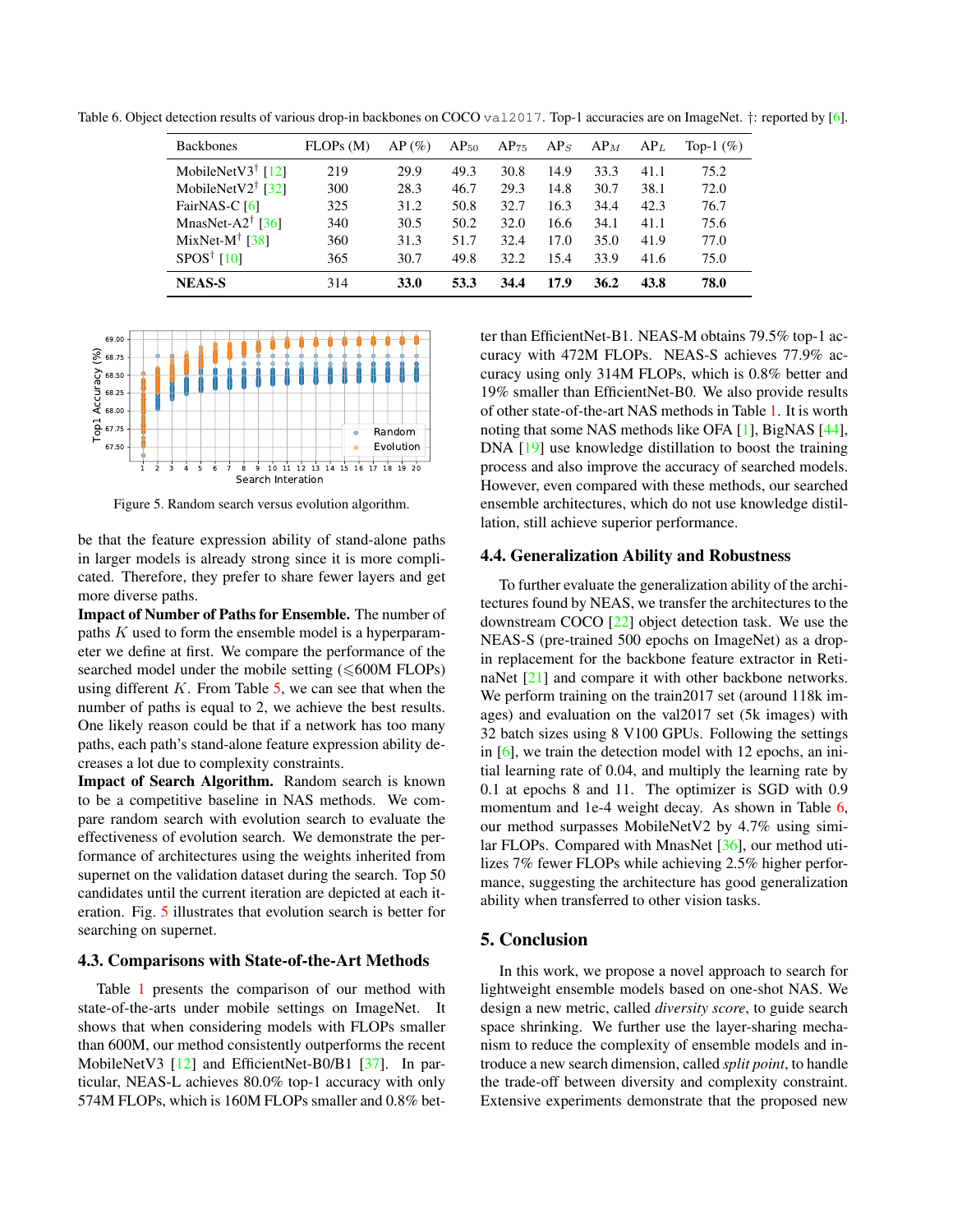metric is effective and improves the weight sharing supernet's ranking ability. Our searched architectures do achieve not only state-of-the-art performance on ImageNet but also have great generalization ability and robustness.

# References

- <span id="page-8-26"></span>[1] Han Cai, Chuang Gan, Tianzhe Wang, Zhekai Zhang, and Song Han. Once-for-all: Train one network and specialize it for efficient deployment. *ICLR*, 2019.
- <span id="page-8-27"></span>[2] Han Cai, Ligeng Zhu, and Song Han. Proxylessnas: Direct neural architecture search on target task and hardware. *ICLR*, 2018.
- <span id="page-8-15"></span>[3] Xin Chen, Lingxi Xie, Jun Wu, and Qi Tian. Progressive differentiable architecture search: Bridging the depth gap between search and evaluation. In *ICCV*, 2019.
- <span id="page-8-4"></span>[4] Yukang Chen, Tong Yang, Xiangyu Zhang, Gaofeng Meng, Xinyu Xiao, and Jian Sun. Detnas: Backbone search for object detection. In *NeurIPS*, 2019.
- <span id="page-8-13"></span>[5] Xiangxiang Chu, Xudong Li, Yi Lu, Bo Zhang, and Jixiang Li. Mixpath: A unified approach for one-shot neural architecture search. *arXiv preprint arXiv:2001.05887*, 2020.
- <span id="page-8-12"></span>[6] Xiangxiang Chu, Bo Zhang, Ruijun Xu, and Jixiang Li. Fairnas: Rethinking evaluation fairness of weight sharing neural architecture search. *arXiv preprint arXiv:1907.01845*, 2019.
- <span id="page-8-30"></span>[7] Ekin D Cubuk, Barret Zoph, Dandelion Mane, Vijay Vasudevan, and Quoc V Le. Autoaugment: Learning augmentation policies from data. *CVPR*, 2018.
- <span id="page-8-8"></span>[8] J. Deng, W. Dong, R. Socher, L.-J. Li, K. Li, and L. Fei-Fei. ImageNet: A Large-Scale Hierarchical Image Database. In *CVPR*, 2009.
- <span id="page-8-7"></span>[9] Xavier Gastaldi. Shake-shake regularization. *arXiv preprint arXiv:1705.07485*, 2017.
- <span id="page-8-11"></span>[10] Zichao Guo, Xiangyu Zhang, Haoyuan Mu, Wen Heng, Zechun Liu, Yichen Wei, and Jian Sun. Single path one-shot neural architecture search with uniform sampling. In *ECCV*, 2020.
- <span id="page-8-0"></span>[11] Kaiming He, Xiangyu Zhang, Shaoqing Ren, and Jian Sun. Deep residual learning for image recognition. In *CVPR*, 2016.
- <span id="page-8-9"></span>[12] Andrew Howard, Mark Sandler, Grace Chu, Liang-Chieh Chen, Bo Chen, Mingxing Tan, Weijun Wang, Yukun Zhu, Ruoming Pang, Vijay Vasudevan, et al. Searching for mobilenetv3. In *ICCV*, 2019.
- <span id="page-8-18"></span>[13] Yiming Hu, Yuding Liang, Zichao Guo, Ruosi Wan, Xiangyu Zhang, Yichen Wei, Qingyi Gu, and Jian Sun. Angle-based search space shrinking for neural architecture search. *ECCV*, 2020.
- <span id="page-8-16"></span>[14] Gao Huang, Yixuan Li, Geoff Pleiss, Zhuang Liu, John E Hopcroft, and Kilian Q Weinberger. Snapshot ensembles: Train 1, get m for free. *arXiv preprint arXiv:1704.00109*, 2017.
- <span id="page-8-6"></span>[15] Gao Huang, Yu Sun, Zhuang Liu, Daniel Sedra, and Kilian Q Weinberger. Deep networks with stochastic depth. In *ECCV*, 2016.
- <span id="page-8-23"></span>[16] Simon Kornblith, Mohammad Norouzi, Honglak Lee, and Geoffrey Hinton. Similarity of neural network representations revisited. In *ICML*, 2019.
- <span id="page-8-22"></span>[17] Alex Kulesza and Ben Taskar. k-dpps: Fixed-size determinantal point processes. In *ICML*, 2011.
- <span id="page-8-31"></span>[18] Balaji Lakshminarayanan, Alexander Pritzel, and Charles Blundell. Simple and scalable predictive uncertainty estimation using deep ensembles. In *NeurIPS*, 2017.
- <span id="page-8-29"></span>[19] Changlin Li, Jiefeng Peng, Liuchun Yuan, Guangrun Wang, Xiaodan Liang, Liang Lin, and Xiaojun Chang. Blockwisely supervised neural architecture search with knowledge distillation. In *CVPR*, 2020.
- <span id="page-8-19"></span>[20] Xiang Li, Chen Lin, Chuming Li, Ming Sun, Wei Wu, Junjie Yan, and Wanli Ouyang. Improving one-shot nas by suppressing the posterior fading. In *CVPR*, 2020.
- <span id="page-8-33"></span>[21] Tsung-Yi Lin, Priya Goyal, Ross Girshick, Kaiming He, and Piotr Dollár. Focal loss for dense object detection. In *ICCV*, 2017.
- <span id="page-8-32"></span>[22] Tsung-Yi Lin, Michael Maire, Serge Belongie, James Hays, Pietro Perona, Deva Ramanan, Piotr Dollár, and C Lawrence Zitnick. Microsoft COCO: Common objects in context. In *ECCV*, 2014.
- <span id="page-8-3"></span>[23] Chenxi Liu, Liang-Chieh Chen, Florian Schroff, Hartwig Adam, Wei Hua, Alan L Yuille, and Li Fei-Fei. Autodeeplab: Hierarchical neural architecture search for semantic image segmentation. In *CVPR*, 2019.
- <span id="page-8-14"></span>[24] Hanxiao Liu, Karen Simonyan, and Yiming Yang. Darts: Differentiable architecture search. *ICLR*, 2018.
- <span id="page-8-1"></span>[25] Ningning Ma, Xiangyu Zhang, Hai-Tao Zheng, and Jian Sun. Shufflenet v2: Practical guidelines for efficient cnn architecture design. In *ECCV*, 2018.
- <span id="page-8-24"></span>[26] Ari Morcos, Maithra Raghu, and Samy Bengio. Insights on representational similarity in neural networks with canonical correlation. In *NeurIPS*, 2018.
- <span id="page-8-21"></span>[27] Niv Nayman, Asaf Noy, Tal Ridnik, Itamar Friedman, Rong Jin, and Lihi Zelnik. Xnas: Neural architecture search with expert advice. In *NeurIPS*, 2019.
- <span id="page-8-20"></span>[28] Asaf Noy, Niv Nayman, Tal Ridnik, Nadav Zamir, Sivan Doveh, Itamar Friedman, Raja Giryes, and Lihi Zelnik. Asap: Architecture search, anneal and prune. In *AISTATS*. PMLR, 2020.
- <span id="page-8-28"></span>[29] Houwen Peng, Hao Du, Hongyuan Yu, Qi Li, Jing Liao, and Jianlong Fu. Cream of the crop: Distilling prioritized paths for one-shot neural architecture search. *NeurIPS*, 2020.
- <span id="page-8-25"></span>[30] Maithra Raghu, Justin Gilmer, Jason Yosinski, and Jascha Sohl-Dickstein. Svcca: Singular vector canonical correlation analysis for deep learning dynamics and interpretability. In *NeurIPS*, 2017.
- <span id="page-8-10"></span>[31] Esteban Real, Alok Aggarwal, Yanping Huang, and Quoc V Le. Regularized evolution for image classifier architecture search. In *AAAI*, 2019.
- <span id="page-8-2"></span>[32] Mark Sandler, Andrew Howard, Menglong Zhu, Andrey Zhmoginov, and Liang-Chieh Chen. Mobilenetv2: Inverted residuals and linear bottlenecks. In *CVPR*, 2018.
- <span id="page-8-17"></span>[33] Karen Simonyan and Andrew Zisserman. Very deep convolutional networks for large-scale image recognition. *arXiv preprint arXiv:1409.1556*, 2014.
- <span id="page-8-5"></span>[34] Nitish Srivastava, Geoffrey Hinton, Alex Krizhevsky, Ilya Sutskever, and Ruslan Salakhutdinov. Dropout: a simple way to prevent neural networks from overfitting. *JMLR*, 2014.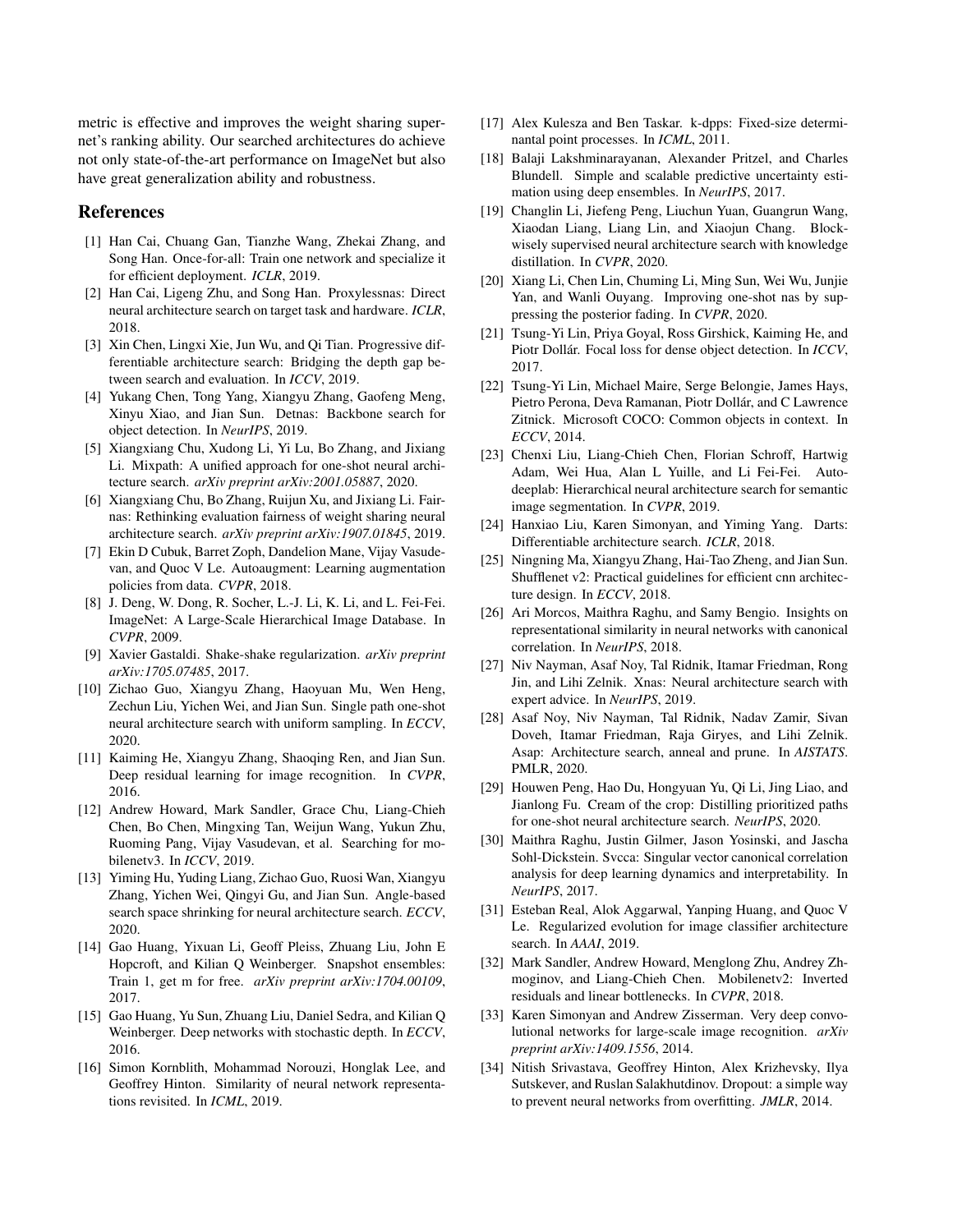- <span id="page-9-6"></span>[35] Masanori Suganuma, Shinichi Shirakawa, and Tomoharu Nagao. A genetic programming approach to designing convolutional neural network architectures. In *GECOO*, 2017.
- <span id="page-9-11"></span>[36] Mingxing Tan, Bo Chen, Ruoming Pang, Vijay Vasudevan, Mark Sandler, Andrew Howard, and Quoc V Le. Mnasnet: Platform-aware neural architecture search for mobile. In *CVPR*, 2019.
- <span id="page-9-3"></span>[37] Mingxing Tan and Quoc Le. Efficientnet: Rethinking model scaling for convolutional neural networks. In *ICML*, 2019.
- <span id="page-9-15"></span>[38] Mingxing Tan and Quoc V Le. Mixconv: Mixed depthwise convolutional kernels. *BMVC*, 2019.
- <span id="page-9-12"></span>[39] Alvin Wan, Xiaoliang Dai, Peizhao Zhang, Zijian He, Yuandong Tian, Saining Xie, Bichen Wu, Matthew Yu, Tao Xu, Kan Chen, et al. Fbnetv2: Differentiable neural architecture search for spatial and channel dimensions. In *CVPR*, 2020.
- <span id="page-9-2"></span>[40] Li Wan, Matthew Zeiler, Sixin Zhang, Yann Le Cun, and Rob Fergus. Regularization of neural networks using dropconnect. In *ICML*, 2013.
- <span id="page-9-0"></span>[41] Saining Xie, Ross Girshick, Piotr Dollár, Zhuowen Tu, and Kaiming He. Aggregated residual transformations for deep neural networks. In *CVPR*, 2017.
- <span id="page-9-7"></span>[42] Yuhui Xu, Lingxi Xie, Xiaopeng Zhang, Xin Chen, Guo-Jun Qi, Qi Tian, and Hongkai Xiong. PC-DARTS: Partial channel connections for memory-efficient architecture search. In *ICML*, 2020.
- <span id="page-9-13"></span>[43] Shan You, Tao Huang, Mingmin Yang, Fei Wang, Chen Qian, and Changshui Zhang. Greedynas: Towards fast oneshot nas with greedy supernet. In *CVPR*, 2020.
- <span id="page-9-14"></span>[44] Jiahui Yu, Pengchong Jin, Hanxiao Liu, Gabriel Bender, Pieter-Jan Kindermans, Mingxing Tan, Thomas Huang, Xiaodan Song, Ruoming Pang, and Quoc Le. Bignas: Scaling up neural architecture search with big single-stage models. *ECCV*, 2020.
- <span id="page-9-8"></span>[45] Sheheryar Zaidi, Arber Zela, Thomas Elsken, Chris Holmes, Frank Hutter, and Yee Whye Teh. Neural ensemble search for performant and calibrated predictions. *arXiv preprint arXiv:2006.08573*, 2020.
- <span id="page-9-5"></span>[46] Zhao Zhong, Junjie Yan, Wei Wu, Jing Shao, and Cheng-Lin Liu. Practical block-wise neural network architecture generation. In *CVPR*, 2018.
- <span id="page-9-9"></span>[47] Zhi-Hua Zhou. *Ensemble methods: foundations and algorithms*. CRC press, 2012.
- <span id="page-9-10"></span>[48] Zhi-Hua Zhou, Jianxin Wu, and Wei Tang. Ensembling neural networks: many could be better than all. *AI*, 2002.
- <span id="page-9-1"></span>[49] Barret Zoph and Quoc V Le. Neural architecture search with reinforcement learning. *ICLR*, 2016.
- <span id="page-9-4"></span>[50] Barret Zoph, Vijay Vasudevan, Jonathon Shlens, and Quoc V Le. Learning transferable architectures for scalable image recognition. In *CVPR*, 2018.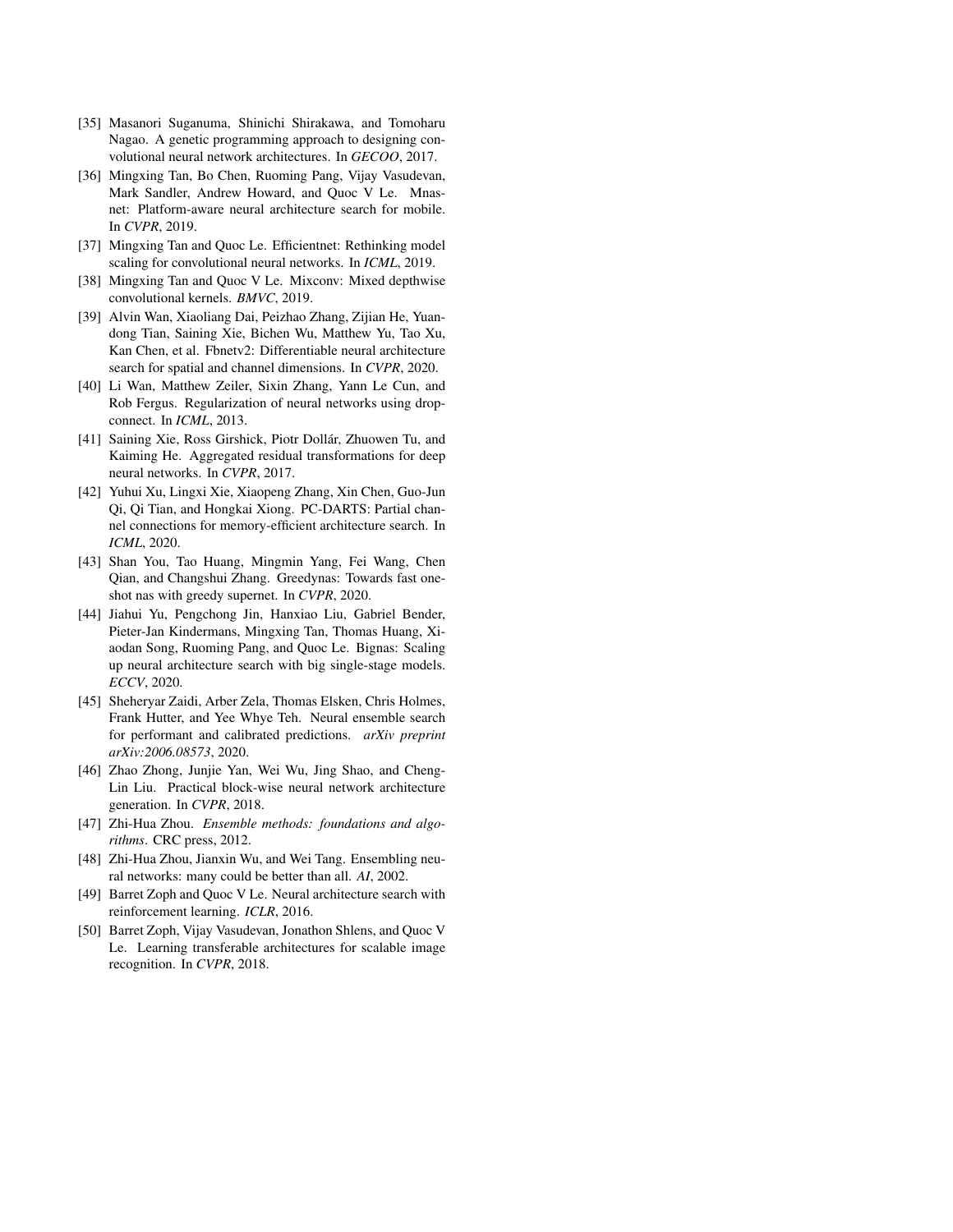# Appendix A

In this appendix, we include: (I) proof of the property stated in Section 3.2, (II) the detailed supernet structure and search space.

# A-I: Proof of Diversity Score Property

In this section, we show a more detailed formula of the property stated in Section 3.2 and the proof of the property. **Property:** Assume that  $h_m := (o_{1,m}, \dots, o_{j,m}, \dots, o_{K,m})$  and  $h'_m := (o_{1,m}, \dots, o'_{j,m}, \dots, o_{K,m})$  are different only by  $j_{th}$  operator. Denote the indexes of operators in  $h_m$  and  $h'_m$  as  $\sigma_1, \sigma_2, \cdots, \sigma_K$  and  $\sigma'_1, \sigma'_2, \cdots, \sigma'_K$ . If  $S_{i,k}^m < S_{i',k}^m$  for  $k = 1, 2, \dots, K$  and  $r_i^m > r_{i'}^m$ , then we have:

$$
Score(h_m) > Score(h_m^{'}),\tag{10}
$$

where  $\sigma_j$  and  $\sigma'_j$  equal to *i* and *i'*.

**Proof:** Given the property of matrix determinant and definition of  $L_m^y$ , the diversity score of  $h_m$  could be expressed as:

<span id="page-10-0"></span>
$$
Score(h_m) = \prod_{i=1}^{K} r_{\sigma_i}^2 \cdot \det(S_m^y). \tag{11}
$$

where  $S_m^y$  are the corresponding submatrixs of  $h_m$  in  $S_m$ .

According to the assumption, we know that  $\prod_{i=1}^{K} r_{\sigma_i}^2 > \prod_{i=1}^{K} r_{\sigma_i}^2$  $\frac{2}{\sigma'_i}$ . Now, if  $\det(S_m^y)$  is greater than  $\det(S_m^{y'})$  then the property holds easily. Because  $h_m$  and  $h'_m$  are only different by the  $j_{th}$  operator and  $S_m$  is a symmetry matrix, the number of total different entries between  $S_m^y$  and  $S_m^{y'}$  is less than 2K. We could construct a series of matrixs  $B_i \in \mathbb{R}^{K \times K}$ ,  $i =$  $0, 1, 2, \cdots, K$  as following:

$$
B_i(k,l) = \begin{cases} S_m^y(k,l), & k < i, l = j, \\ S_m^y(k,l), & l < i, k = j, \\ S_m^{y'}(k,l), & Otherwise, \end{cases}
$$
(12)

where  $B_i(k, l)$  is the entry in row k column l. We then prove the following inequality by induction:

$$
\det(B_i) \le \det(B_{i+1}), i = 0, 1, 2, \cdots K - 1.
$$
\n(13)

For  $i = 0$ , consider matrix A defined as follow:

$$
A(k,l) = \begin{cases} \frac{S_m^y(1,j)}{S_m^{y'}(1,j)}, & k = 1, l = j, \\ \frac{S_m^y(j,1)}{S_m^{y'}(j,1)}, & l = 1, k = j, \\ 1, & Otherwise. \end{cases}
$$
(14)

Given the assumption that  $S_{i,k}^m < S_{i',k}^m$  for  $k = 1,2,\cdots,K$ , we have  $S_m^y(1,j) < S_m^{y'}(1,j)$ . Then we could get A is a positive define matrix easily using the definition of positive define matrixs. Regarding  $A$  and  $B_0$  are both semi-positive define matrix, we have following statement using Oppenheim's inequality:

$$
\det(A \circ B_0) = \det(B_1) \ge \det(B_0) \prod_i^K A(i, i) = \det(B_0),
$$
\n(15)

where  $A \circ B_0$  is the **Hadamard product** (element-wise product) of A and  $B_0$ . Besides,  $B_1$  is also a semi-positive define matrix according to Schur product theorem.

For  $i = 1, 2, \dots, K - 1$ , it is easy to construct A with similar definition like above and get the statement that  $\det(B_i) \leq$  $\det(B_{i+1})$ . Now, combining the chain of inequality, we have:

<span id="page-10-1"></span>
$$
\det(S_m^y) = \det(B_{K-1}) \ge \det(B_0) = \det(S_m^y). \tag{16}
$$

 $\overline{ }$ 

Using Eq.  $(11)(16)$  $(11)(16)$ , the property holds easily.